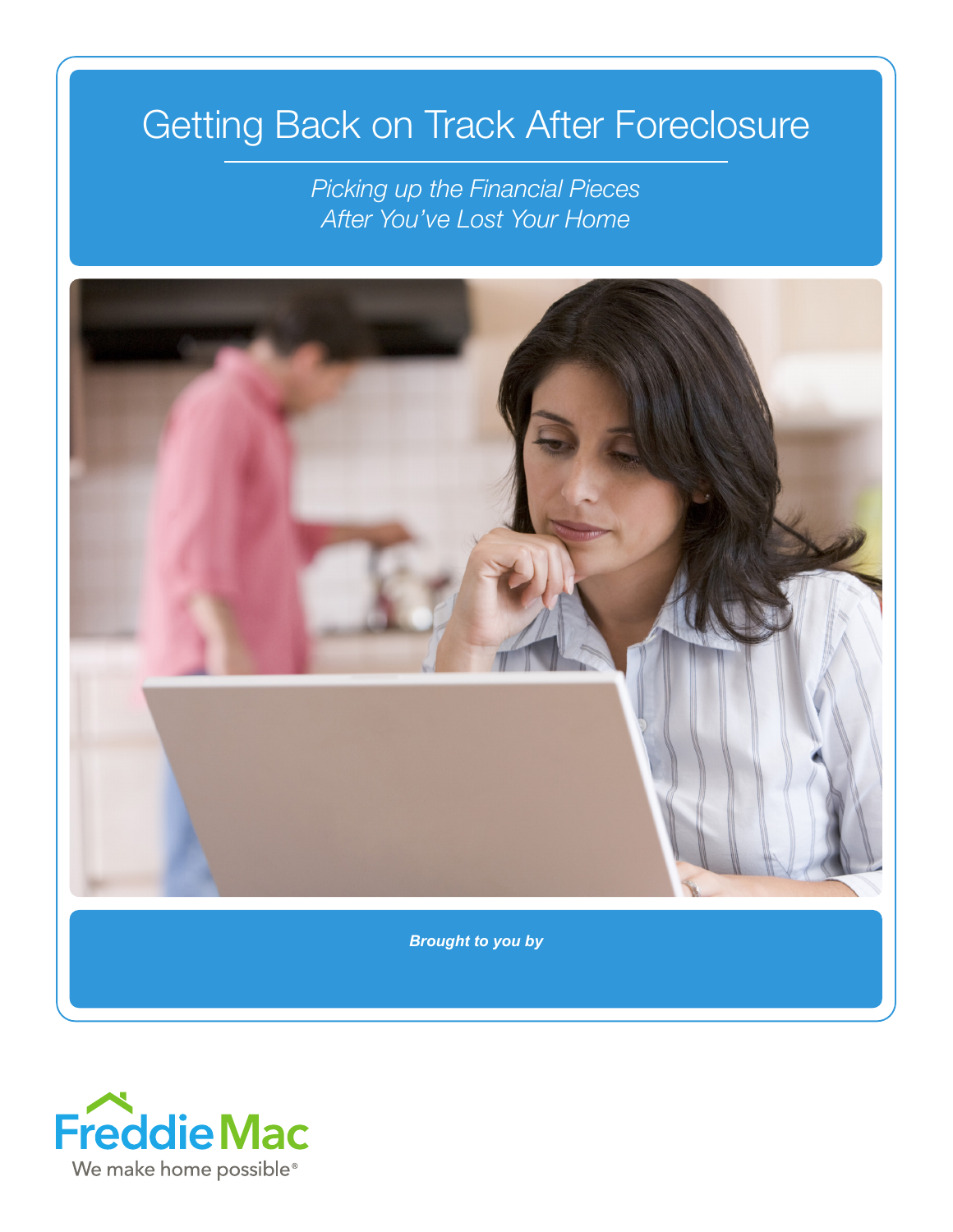## Getting Back on Track After Foreclosure



In these tough economic times, many homeowners have had to face the unfortunate reality of foreclosure. While this is no consolation for any homeowner who's been through the experience, it illustrates the fact that you are not alone. The important thing to remember is that you can regain control of your finances, and, with some effort and planning, you could put

yourself in an even stronger financial position.

#### **Find a New Place to Live**

First and foremost, you will need to find an affordable place for you and your family to live. Ask your lender if they offer a program that would allow you to rent back the home you lost to foreclosure.

If the lender needs you to leave the house, ask about programs to help you gain access to assistance to help with relocation expenses. Some lenders may offer cash to help you vacate the home quickly, and to encourage you leave the home in good condition.

As you look for rental housing in your area, keep in mind you will need to provide a security deposit. If you have a low credit score, you may need to pay more, so be prepared.

If you are interested in one day being a homeowner again, you might consider a lease with an option to buy. In this arrangement, part of your rent is applied to the future purchase of the home. This could take years, but it could prove to be a great way to rebuild your credit as you work to re-enter homeownership.

If you've exhausted all resources, and staying with family or friends is not an option, reach out for assistance. The U.S. Department of Housing and Urban Development (HUD), along with other federal agencies, funds programs to help. These programs provide a range of services, including shelter, food, counseling, and even job skills programs. Visit www.hud.gov/homeless for more information.

#### **Reevaluate Your Spending and Saving**

Once you have found a place to live, take a close look at your current financial situation. Think about what you and your family need to live and how much debt you need to repay.

Now, more than ever, it's important to re-evaluate your spending and saving. Here are some tips to help you create a spending and saving plan:

- Determine your monthly net income, which is the income remaining after taxes and payroll deductions.
- List the fixed expenses you pay each month, including rent, utilities, and your car payment.
- **List the variable expenses that could fluctuate a bit** each month (e.g., groceries, gas, etc.).
- Look for ways to increase your income and decrease your spending.
- Set aside money for basic expenses you know you will have in the future, like child care, transportation, school supplies, or clothing.
- **Plan ahead for major expenses. If you know that** you will need to make a large purchase in the future, account for that purchase in your monthly expenses. That way, when you find exactly what you need, you will have enough money to pay it in full.
- Build an emergency fund. Work toward saving at least three months of expenses as your safety net.
- **Establish short- and long-term financial goals.**

### **Get Help to Plan Your Approach**

As soon as it's practical, find a reputable nonprofit housing and credit counseling agency to help you plan an approach to improving your financial situation. Reputable agencies are good resources for you, and many offer services at no or low cost. To find a HUD-approved counseling agency near you, visit www.hud.gov.

#### **Rebuild Your Credit**

Probably the most important work you will face postforeclosure is rebuilding your credit. While foreclosure has a very serious negative impact on your credit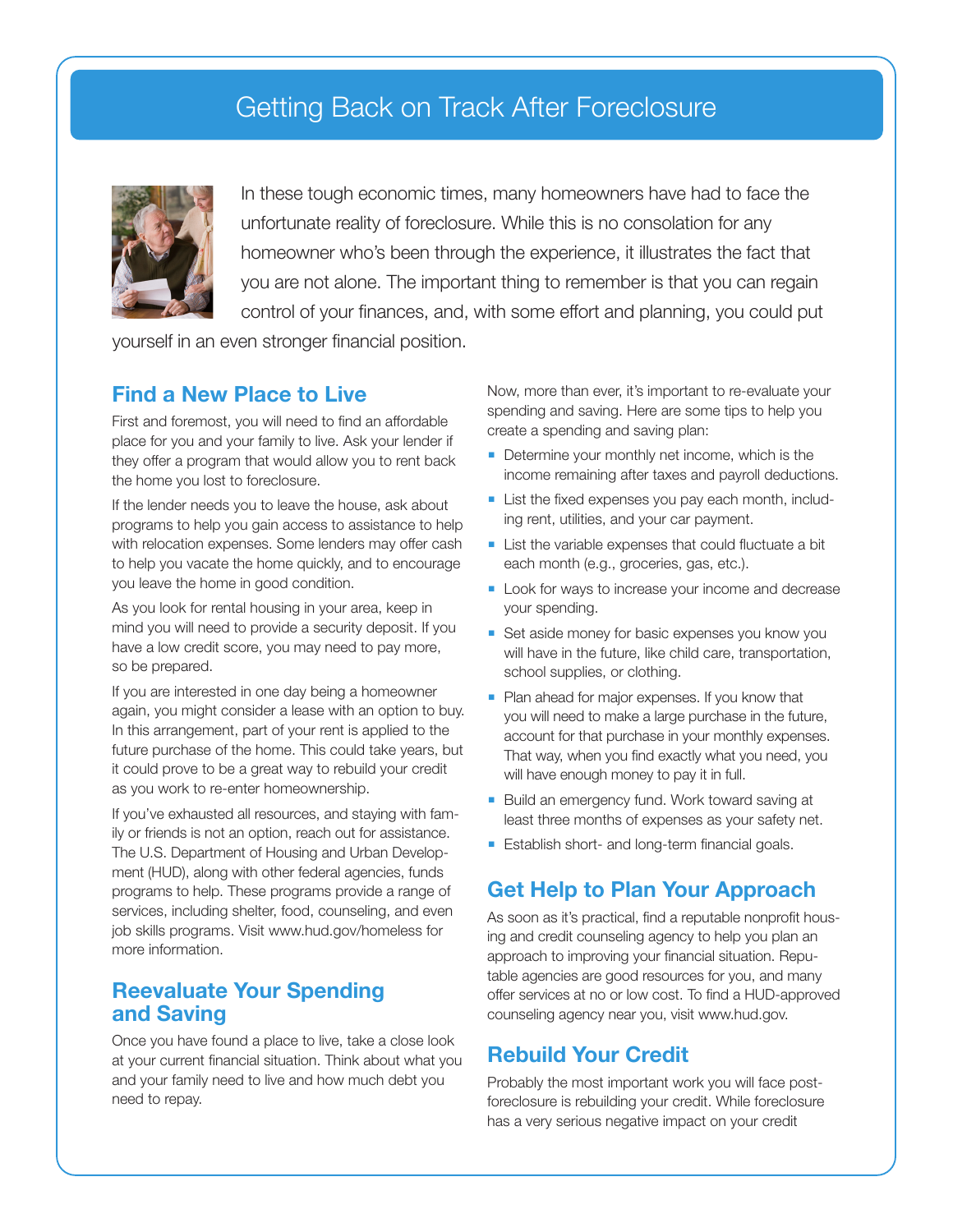score, you should keep in mind that it is but one item in your history. Every time you use credit, make a payment, or miss a payment, you add additional entries to your credit history. As a direct result, and over time, you raise or lower your credit score, and the impact of the foreclosure on your credit score decreases.

No credit score lasts forever. Since it changes over time, you can improve it. In fact, according to Fair Isaac Corporation, creator of the FICO score, if you take care to pay all other debt responsibly, "there's a good chance that your FICO score could begin to rebound after a foreclosure in just two years." That means that perhaps now more than ever, you must be vigilant about making your car payments, paying down your credit cards, and paying all other debt on time and with at least the agreed upon amount.

Here are some tips to help you improve your credit score:

- Always pay your bills on time.
- Keep balances low on credit cards and other revolving accounts.
- Pay off debt instead of moving it around.
- Don't apply for credit you really don't need.
- Do your rate shopping for a given loan within a short period of time.
- Request a copy of your credit report at least once a year to help identify the areas that you need to improve.
- Check for errors on your credit report, and work with the credit reporting agency to fix them.

Beware of "credit repair" companies. There is no magic way to improve your credit, so be suspicious of credit agencies that say they can "fix" your credit for a fee.

#### **Can You Ever Consider Homeownership Again?**

Your last homeownership experience ended in foreclosure, but you needn't assume that you'll never own again. Homeownership still has all the benefits you found attractive initially, and next time around, you can be a better prepared borrower. If you do decide to pursue homeownership again, your next mortgage lender will be paying close attention to your credit, looking carefully to determine how likely you are to make your payments successfully. The better your credit score, the better your chances. As with most worthwhile things in life, preparation leads to good results. If you'd like to own a home again someday, start your preparation today. Stay positive and stay focused, and in time you'll reach your goal.

#### **Take Control of Your Financial Future**

Foreclosure can have a devastating effect on your finances and on you personally, but you can recover. Establish short- and long-term goals, and stay focused on working toward them. Get some help putting together a plan for the future. In time, you'll be back on track.

#### **For More Information**

- **Contact a lender, real estate professional or housing counselor to learn more about the mortgage and** homebuying process.
- CreditSmart® is a free suite of educational resources to support financial capability and homeownership education. The curriculum covers important topics such as credit, money management and responsible homeownership. To learn more, visit http://www.freddiemac.com/CreditSmart
- CreditSmart® Homebuyer U is a free, online consumer education course offered within the CreditSmart suite that presents key learning principles for homebuyer preparedness and education. To learn more, visit http://www.freddiemac.com/CreditSmart/HomebuyerU
- Visit My Home by Freddie Mac® for information on buying a home and the mortgage process, as well as a suite of tools to help you make informed decisions. https://myhome.freddiemac.com/
- To find a HUD-approved housing counseling agency near you, visit www.hud.gov or call 800-569-4287.

#### **Source**

Content adapted from Freddie Mac's award-winning CreditSmart, a multilingual financial education curriculum designed to help consumers build and maintain better credit, make sound financial decisions, and understand the steps to sustainable homeownership.